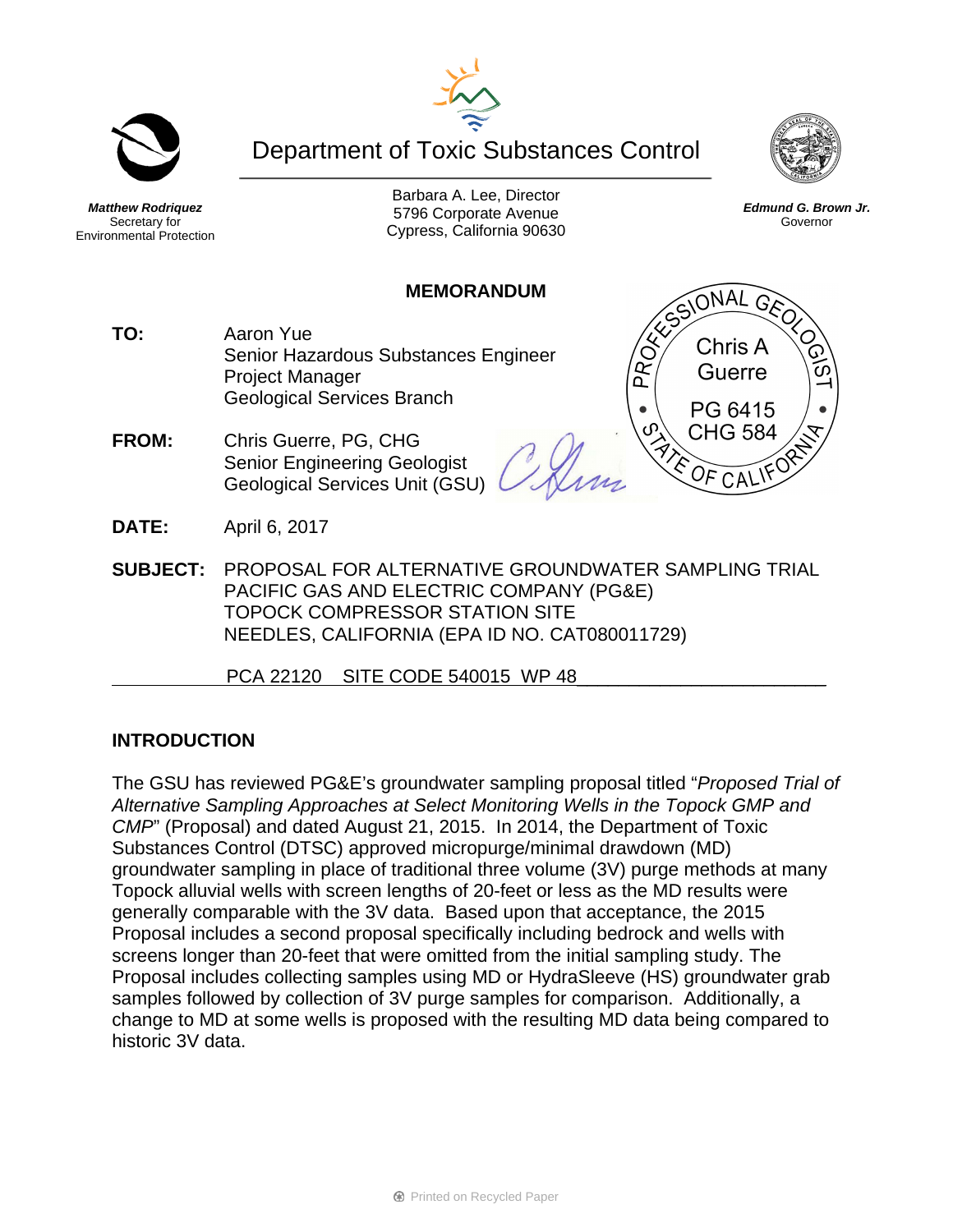## **GSU RECOMMENDATIONS**

The GSU concurs with the alternative sampling proposals described in text and listed in Tables 1, 2, and 3 of the Proposal with the following exceptions/modifications discussed below. GSU comments on individual wells are organized based on the categorization utilized in preparing Tables 2 and 3 of the Proposal.

All wells should have conductivity profiles run prior to sampling trials to ascertain if stagnant water is present in each well. This is of even greater concern with tight formations such as bedrock where representative samples from low flow formations could be overwhelmed by mixing with stagnant waters. Conductivity profiling in open boreholes will confirm current conditions and potentially identify conductivity contrasts that could alter pump depth placement. Additional DTSC concerns with conductivity stratification potentially affecting groundwater sampling data quality are contained in DTSC's March 13, 2017 letter to PG&E.

## **Proposal for GMP Monitoring Wells**

### **Table 2 - Select Long Screen Bedrock GMP Wells**

**MW-24BR and PGE-07BR**: For these wells with a long screen or open borehole greater than about 50 feet, flow testing is requested to determine if there are zones exhibiting flow that one would want to target for sampling or potentially exclude. The proposed MD/3V trial could begin after flow testing and conductivity profiling are complete so any adjustments to pump placement could occur.

**PGE-08**: Continue sampling this well on the established annual frequency. Conduct a downhole video at this long screen well (~150 foot well screen length) to assess current conditions. Copies of all older downhole videos of the well should be provided to DTSC. PG&E should evaluate different ways to retrofit the well, including removal of the packer (Baker No. 47A4), in hopes of having this well provide more meaningful data for the groundwater remedy. PG&E should conduct borehole flow testing if access to the screen zone is accomplished.

### **Table 2 - GMP Bedrock Wells With Short Screen Lengths**

**MW-23-60 and MW-23-80**: Prior to MD testing, conduct conductivity as well as pH profiling in these wells due to the unusually high pH readings from grout invasion within these wells. If needed, pump placement could be modified based on the profiling.

**MW-60-125 and MW-74-240:** Add these wells to the trial.

**MW-66BR-270, MW-48, and MW-68BR-280**: The GSU recommends that the current method of purging these wells to dryness be continued as it promotes removal of any stagnant water and ensures that fresh water enters the well/borehole from the tight bedrock formation. There is concern that a stagnant water column could form if low flow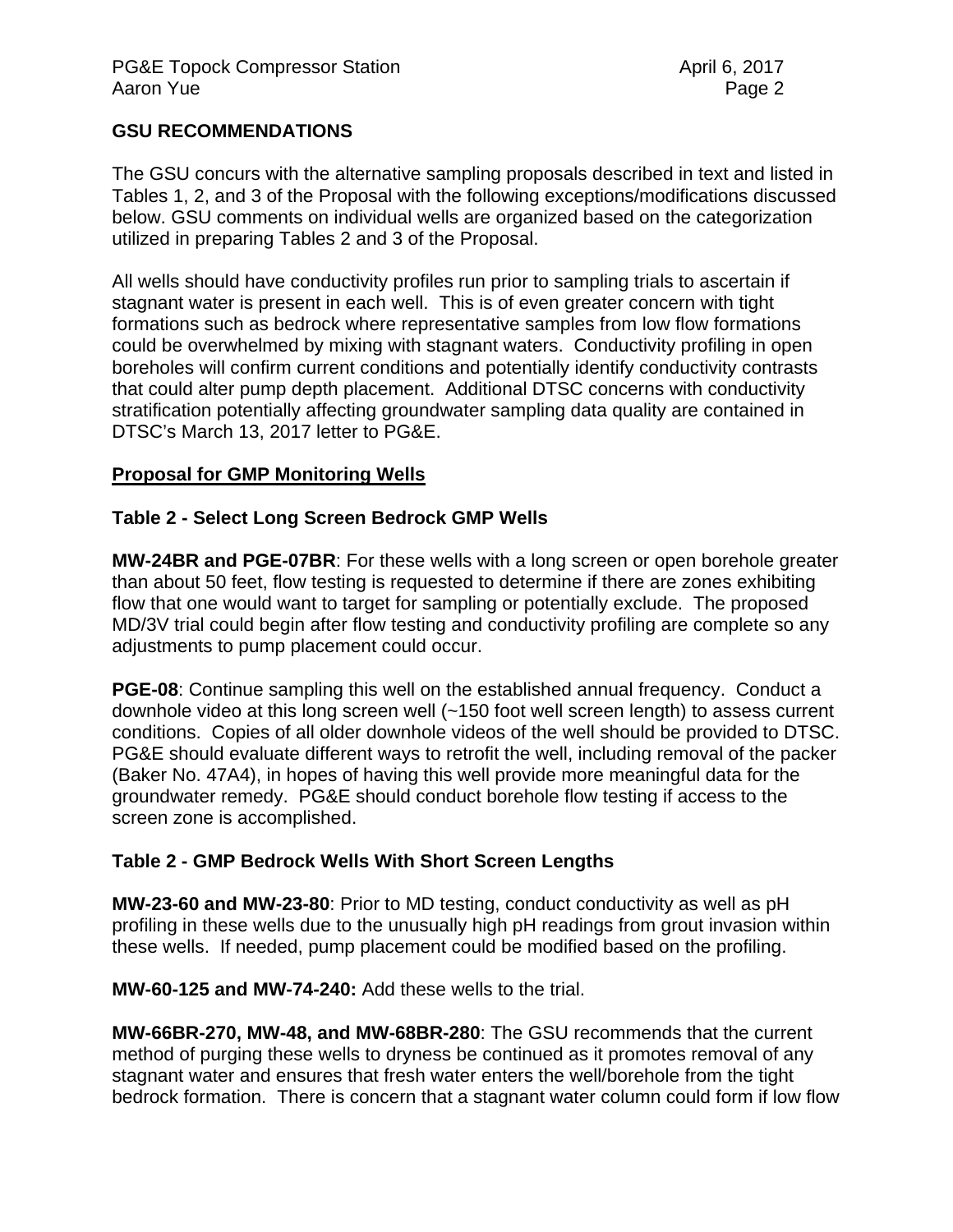or grab samples are consistently utilized in the future instead of sampling while purging to dryness. Perhaps MD trials should be conducted provided that the boreholes are periodically (e.g., every other sampling event) evacuated and purged completely. This could provide some cost savings to PG&E while maintaining sample quality.

## **Table 2 - GMP Bedrock Wells With Very Long Open Boreholes**

**MW-57-185**: In addition to the proposed MD sampling with the pump set at 171 feet below top of casing (btoc), also conduct MD sampling with the pump set at approximately 150 feet btoc based on flow testing, conductivity, and hexavalent chromium survey data. Conduct conductivity profiling in this borehole and evaluate results prior to sampling.

**MW-58BR**: Before disturbing the water column with other procedures, run a conductivity profile in this 140-foot long open borehole to see if anomalous saline zones exist. Assuming no significant data are provided from the profile, reconstruct this well with screened zones similar to when it was separated into upper and lower zones in 2010/2011 when 200 ug/L hexavalent chromium concentrations were detected in the lower zone. Then develop the new configuration before sampling the shallow and lower zones again. The history of the retrofitting of this well is also requested including the reason for removal of the Flute system. Finally, PG&E should discuss how past flooding of this well could have affected well chemistry if surface water entered the well (see photograph at end of this memorandum).

**MW-60BR-245**: A detailed borehole flow assessment was conducted in 2011 at this bedrock borehole open from approximately 136 feet to 245 feet btoc. The 2011 flow testing identified different flow zones at 175 and 238 feet btoc: one low flow zone at 175' with 290 ug/L chromium and a larger flow at 238' with 78 ug/L chromium. Each of these zones should be sampled while hanging the pump at 175 and 238 feet btoc using MD and the modified 3V method as proposed. Note that hexavalent chromium in this well has varied from non-detect to 260 ug/L with lower values in recent years for unknown reasons. As with all wells, conduct a conductivity profile in this borehole prior to sampling. PG&E should indicate what depths the pump has been placed during past sampling events.

**MW-64BR**: Before disturbing the water column with other procedures, run a conductivity profile in this 140-foot long open borehole to see if anomalous saline zones exist. Assuming no significant data are provided from the profile, reconstruct this well with screened zones similar to the MW-64-BR-LOWER/UPPER-150 configuration since hexavalent chromium was routinely detected at those horizons in 2011. The GSU is envisioning a semi-permanent dual screen PVC well inserted into the 3.8-inch diameter borehole. A couple weeks after development, conduct MD and 3V (modified?) sampling with pumps hung at the horizons used in 2011 (unless a more appropriate horizon is identified based on conductivity profiling).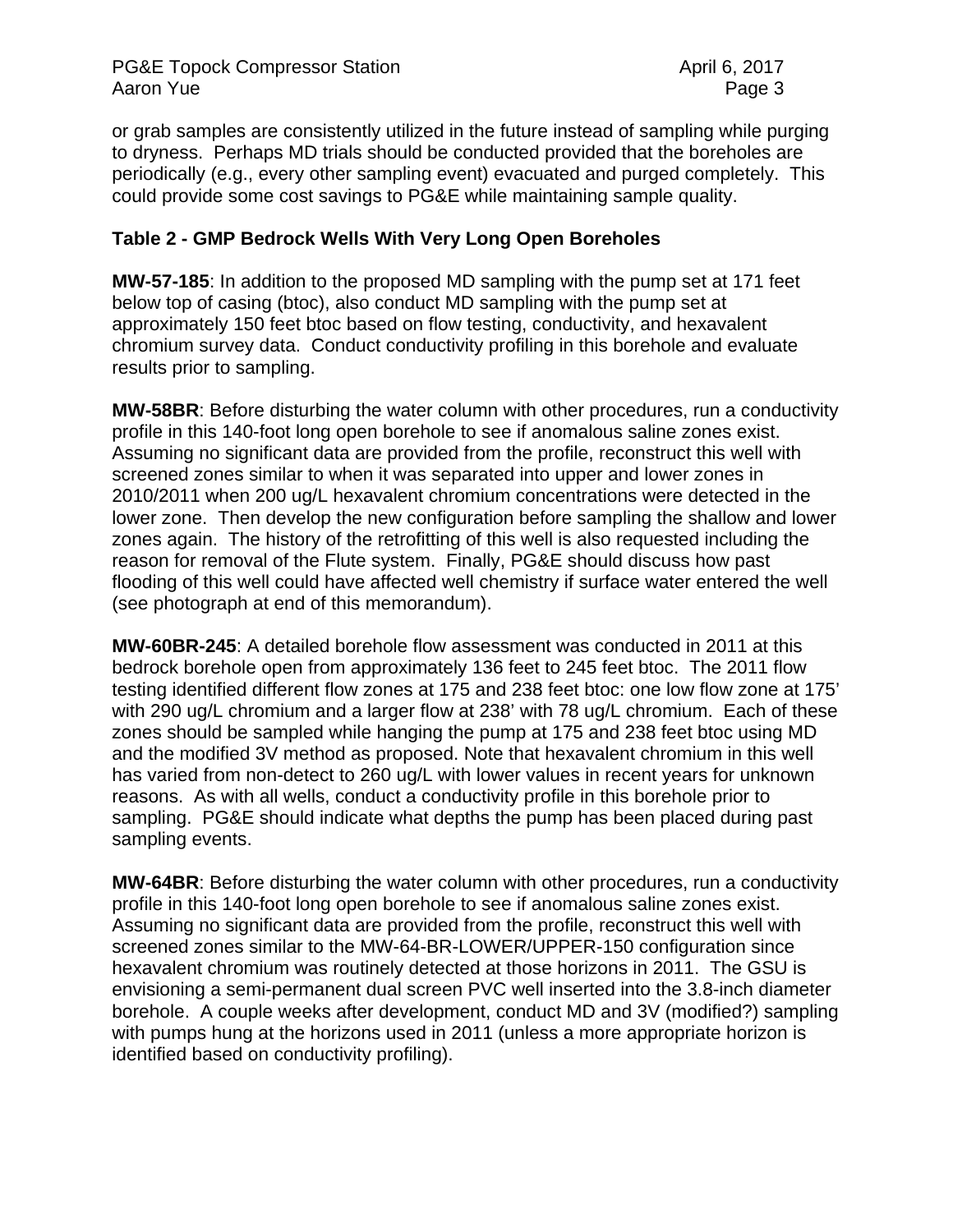### PG&E Topock Compressor Station April 6, 2017 Aaron Yue **Page 4**

**MW-70BR-225**: A detailed borehole flow assessment was conducted in 2011 at this bedrock borehole open from approximately 130 feet to 229 feet btoc. Note that the screen interval and length reported in Table 1 are not consistent with the well construction diagram and flow test summary figure. The 2011 flow testing identified a flow zone from the bottom of the borehole, so the MD pump should be moved to a depth between 220 and 229 feet btoc. MD and 3V samples should be collected as proposed.

**MW-72BR-200**: A detailed borehole flow assessment was conducted in 2012 at this bedrock borehole open from approximately 107 feet to 200 feet btoc. The 2012 flow testing identified two similar flow zones at 152 and 195 feet btoc so each zone should be sampled by hanging the pump at those specified depths and using the MD and then 3V method as proposed. As with all wells, conduct a conductivity profile in this borehole prior to sampling.

# **Table 2 - GMP Alluvial Monitoring Wells With Long Screens**

**TW-01**: First, perform a detailed borehole flow test at this well (100 foot well screen length) to assess current flow characteristics. The only other flow testing was conducted in 2003 as indicated in Table 2 and no details of the 2003 testing was provided in the Proposal. PG&E should provide Attachment B mentioned in Table 2 for this well as it was not included with the Proposal. Based on the new flow test data, sampling strategies should be explored to have this well provide more meaningful data for the groundwater remedy. For example, perhaps permanently retrofitting this well with inflatable packers or flexible baffles might provide better data to distinguish between shallow and deep aquifer conditions. If new flow testing is similar to the 2003 flow assessment with the highest chromium concentrations in the shallow portion of the well, then the GSU requests samples (grab and/or MD) be collected at approximately 170, 215 and 260 feet btoc. Further plans to sample and retrofit this well should be made after flow testing is conducted. The end goal is to enhance the monitoring capabilities of this existing well for use in the groundwater remedy.

## **Table 3 - Proposal for IM3 CMP Monitoring Wells**

Proposal Item 1: For the seven OW wells with 30-foot or 20-foot screen lengths (i.e., OW-1S/M/D, OW-2S/M/D and OW-5D), a change to MD sampling is proposed with results evaluated against historical trends in each Annual CMP Report. The GSU concurs with this proposal.

Proposal Item 2: For the two OW (i.e., OW-5S and OW-5M) and eight CW wells with 40 foot or 50-foot screen lengths, a trial of MD sampling versus 3V sampling is proposed. An MD sample would be collected first and then a 3V sample. Two annual events would be conducted as well as one MD/3V semi-annual event. The GSU concurs with this proposal, but directs PG&E to conduct borehole flowmeter testing to guide pump placement should MD analytical results not compare well with the three volume purge data.